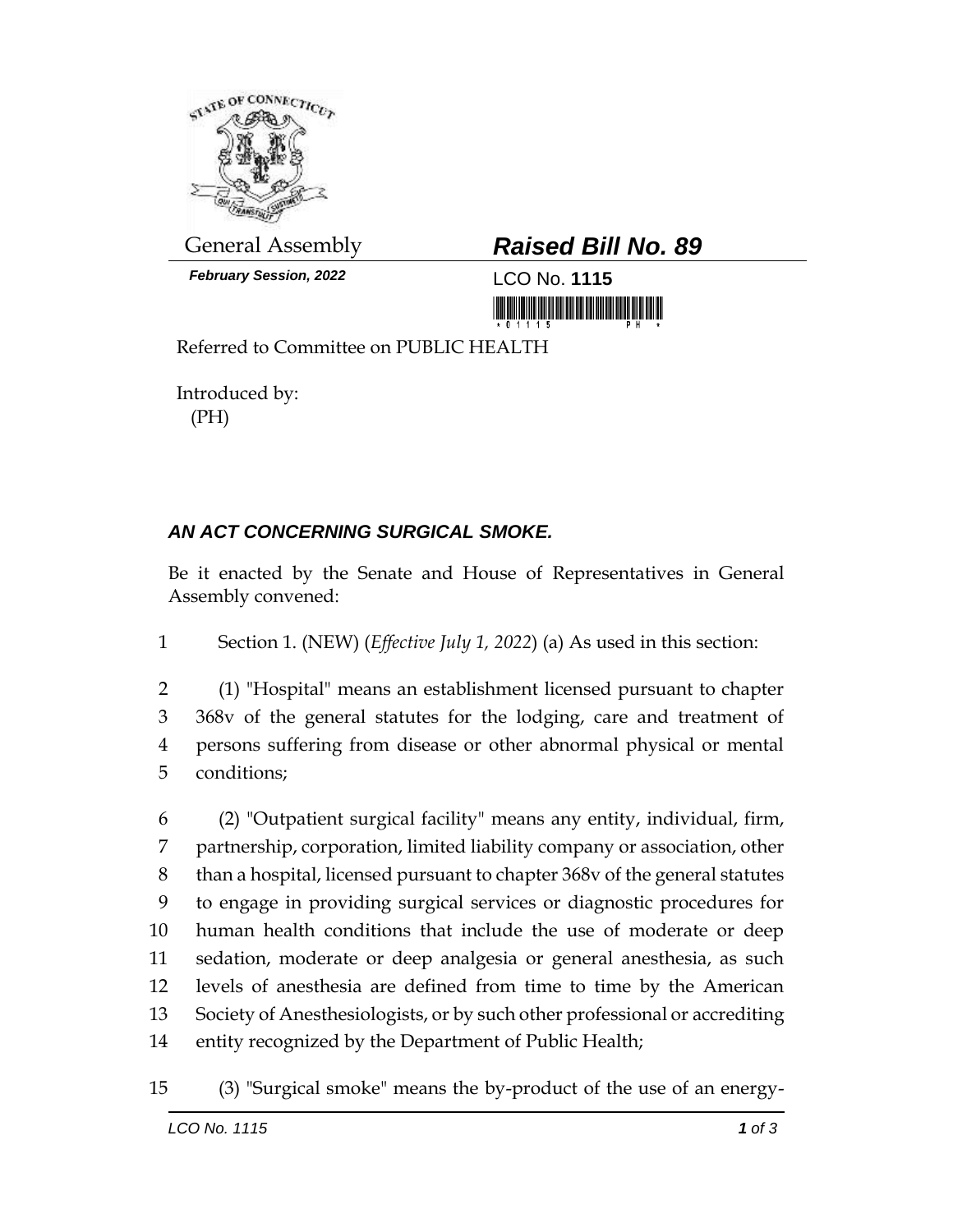generating device during surgery, including, but not limited to, surgical plume, smoke plume, bioaerosols, laser-generated airborne contaminants and lung-damaging dust; and

 (4) "Surgical smoke evacuation system" means a system, including, but not limited to, a smoke evacuator, laser plume evacuator or local exhaust ventilator that captures and neutralizes surgical smoke (A) at the site of origin of such surgical smoke, and (B) before the surgical smoke makes contact with the eyes or respiratory tract of any person in an operating room during surgery.

 (b) Not later than January 1, 2023, each hospital and outpatient surgical facility shall develop a policy for the use of a surgical smoke evacuation system to prevent a person's exposure to surgical smoke. 28 Not later than October 1, 2023, each hospital and outpatient facility shall implement such policy and report to the Department of Public Health regarding the implementation of such policy.

 (c) Not later than January 1, 2024, the Commissioner of Public Health shall report, in accordance with the provisions of section 11-4a of the general statutes, to the joint standing committee of the General Assembly having cognizance of matters relating to public health regarding each hospital's and outpatient surgical facility's policy regarding the use of a surgical smoke evacuation system and the implementation by each hospital and outpatient surgical facility of such policy.

| This act shall take effect as follows and shall amend the following<br>sections: |                     |             |
|----------------------------------------------------------------------------------|---------------------|-------------|
| Section 1                                                                        | <i>July 1, 2022</i> | New section |

## *Statement of Purpose:*

To require hospitals and outpatient surgical facilities to adopt and implement a policy to prevent human exposure to surgical smoke through the use of a surgical smoke evacuation system.